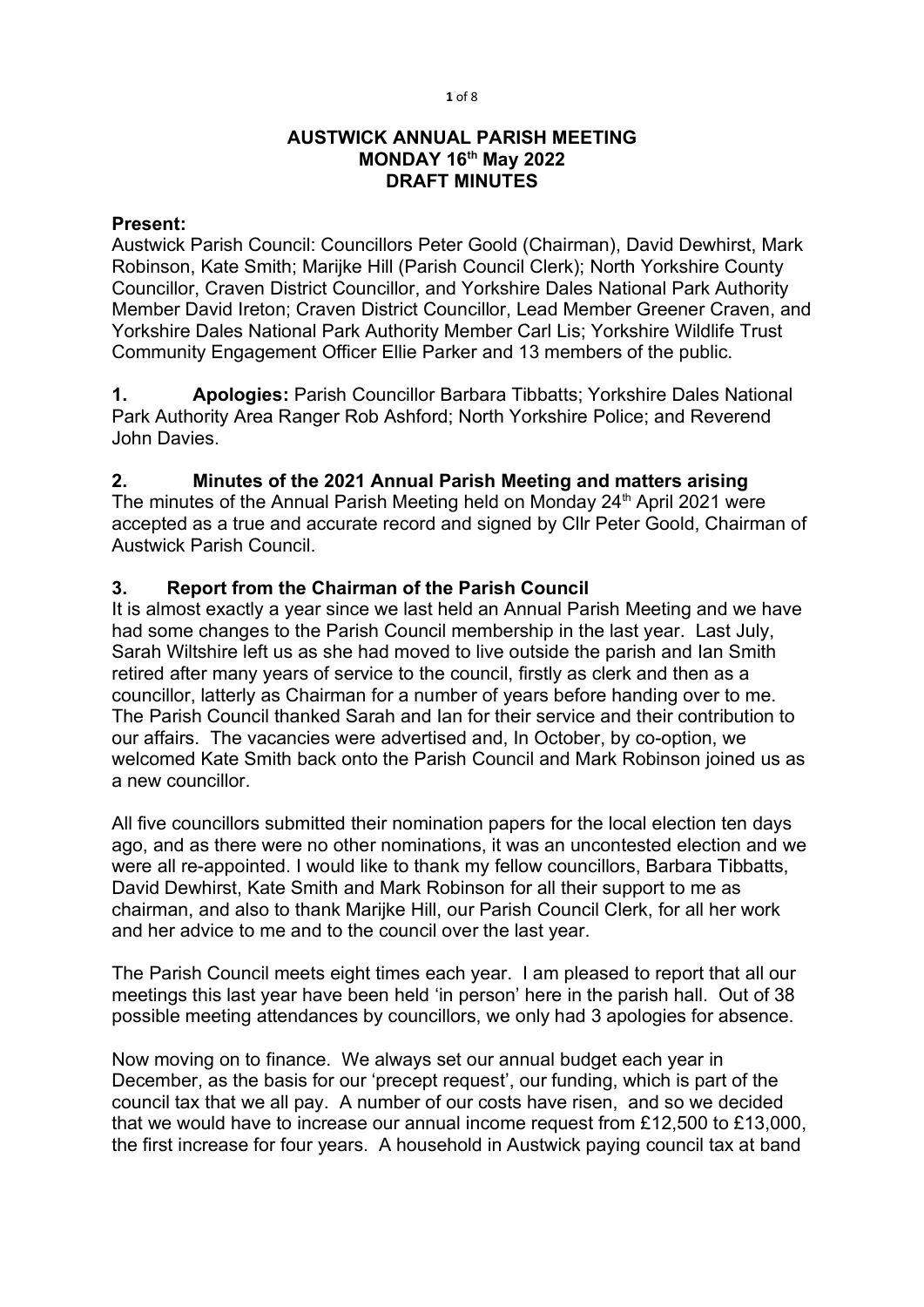D is paying £66 towards our income, just over 3% of the total council tax amount.

Most of the work of the parish council falls into three areas

Parish Maintenance

Planning applications

Acting on behalf of everyone in the parish when something needs to be done on any particular matter and being the voice of our community on consultations and when opinions are asked for.

So I will now briefly report on each of these in turn.

## Parish Maintenance

Our biggest single expense is in looking after the village greens and the road verges and generally keeping the parish tidy and in good repair. It is a well-known fact that parish councils throughout the country have a real and increasing problem in finding contractors to undertake this kind of work, let alone to do it to a good standard and at a reasonable price.

I make no apology for using the same words this year as I have used before: we are very lucky in Austwick to have Ben Shanks – otherwise known as Craven Garden Care - to do this work for us. He lives here, he knows us and he knows what needs doing and when. Ben works closely with us to make sure we keep within our budget and that we get the best value for our money. I would like to record our thanks to Ben for all that he does for us.

Still on maintenance matters, there are several other people I would like to thank:

Charlotte Wilkinson keeps the bus shelter clean and tidy for us every week, and our thanks to her for that.

Litter picking: the parish council owns 8 litter-picking equipment kits and has a copious supply of strong bin bags. 6 of our 8 kits are at present out with residents who use them to collect rubbish from the road verges and bridleways in the parish. We are very grateful for the work they do. If anyone would like to join this band of volunteers, just speak to David Dewhirst or me and we can arrange for a kit to be issued to you for your use. In anticipation of a litter problem that arose last summer and might happen again, we have opened a good channel of communication with the proprietors of both Dalesbridge and Orcaber camping and caravan sites, who have asked us to inform them immediately if we believe any of their visitors are contributing to a litter problem, and they will help us in any way they can.

Again on the subject of self-help: the parish council owns 14 benches around the parish. Following our appeal last year, 9 of these are now adopted by residents, each of whom has undertaken to give his or her bench regular 'TLC' to keep it and its location in good repair – our thanks to each of you for taking on this responsibility.

Thanks to Kate Vaughan-Williams for continuing to lend us a corner of her field for disposing of our grass cuttings.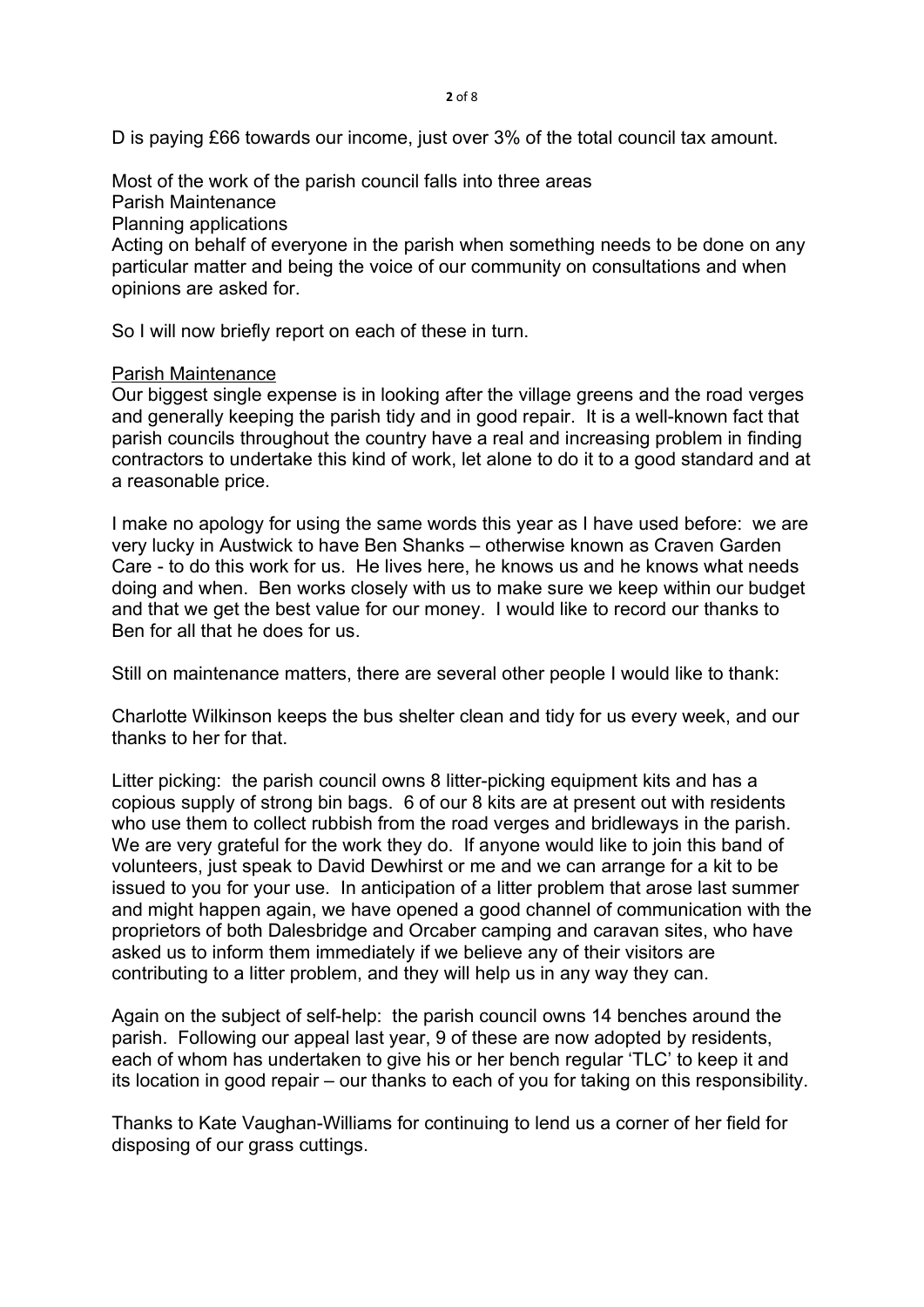The two conservation verges – on Graystonber Lane and Clapham Road – continue to improve. We have benefited greatly in the last few years from the interest and support given to us by the Wildlife Conservation Officer at the National Park, and from grants we have received from the Park for development of these verges. All our spending on these conservation verges comes from grant income and not from parish precept money. Most recently we have received funding to allow us to plant 7 new sizeable trees on the two verges – Hawthorns, Field Maple and small leaved Limes – as part of the 'Queen's Green Canopy' initiative to mark the platinum jubilee. In carrying out this commemorative planting work, we were able to collaborate with Austwick WI in arranging for the planting of their own Jubilee tree on one of the verges. The National Park has promised us further funding in the next few months for the next phase of development of the verges.

### Planning matters

Last year at this meeting I reported that we had processed 18 new planning applications during the year and that it was an all-time record number. This year a new record – 19. All but four of these were, in our view, not contentious and we agreed to respond to the National Park, our planning authority, to say that we had no comments to make. In the case of a major refurbishment project to a bungalow, we asked the planners to impose conditions to protect 'neighbour amenity' during construction and in the case of a barn conversion, we expressed concern to the National Park that the submitted plans were unclear regarding the number and location of proposed doors and windows. On another barn conversion proposal, we expressed concern to the planning officer about a proposal for a late addition of a new window opening and asked that an alternative solution to the problem be adopted instead. We are awaiting the decision on that one.

That leaves just one other planning application – and no prizes for guessing what that is. The Ingleborough Estate's plans for forestry work in Clapham have been discussed and action decided at every one of our 8 meetings in the last year. The Estate's plans involve the resurfacing of Thwaite Lane all the way to Austwick and then the use of that bridleway and the narrow roads through the centre of Austwick by heavy goods vehicles firstly carrying surfacing stone and then all the extracted timber in future years. I will not go over all the story again – it's all there in our meeting minutes on our website. We objected, the parish council's first formal objection to a planning application for over ten years, we presented our objections to the National Park's planning committee, we received vigorous support from two members of the planning committee, Carl Lis and David Ireton, and support from other committee members, the plans were approved by the narrowest of margins – the chairman's casting vote – and so all that is now history. Our task from now on is to monitor events when the work starts, and take any steps we consider necessary in the interests of our parish community, which we will certainly do.

On planning applications generally, we have designed new pages for the parish council's website under a tab labelled 'planning', so that residents can see, at any time, what planning applications have been made and are awaiting decision, and which ones have been approved or refused.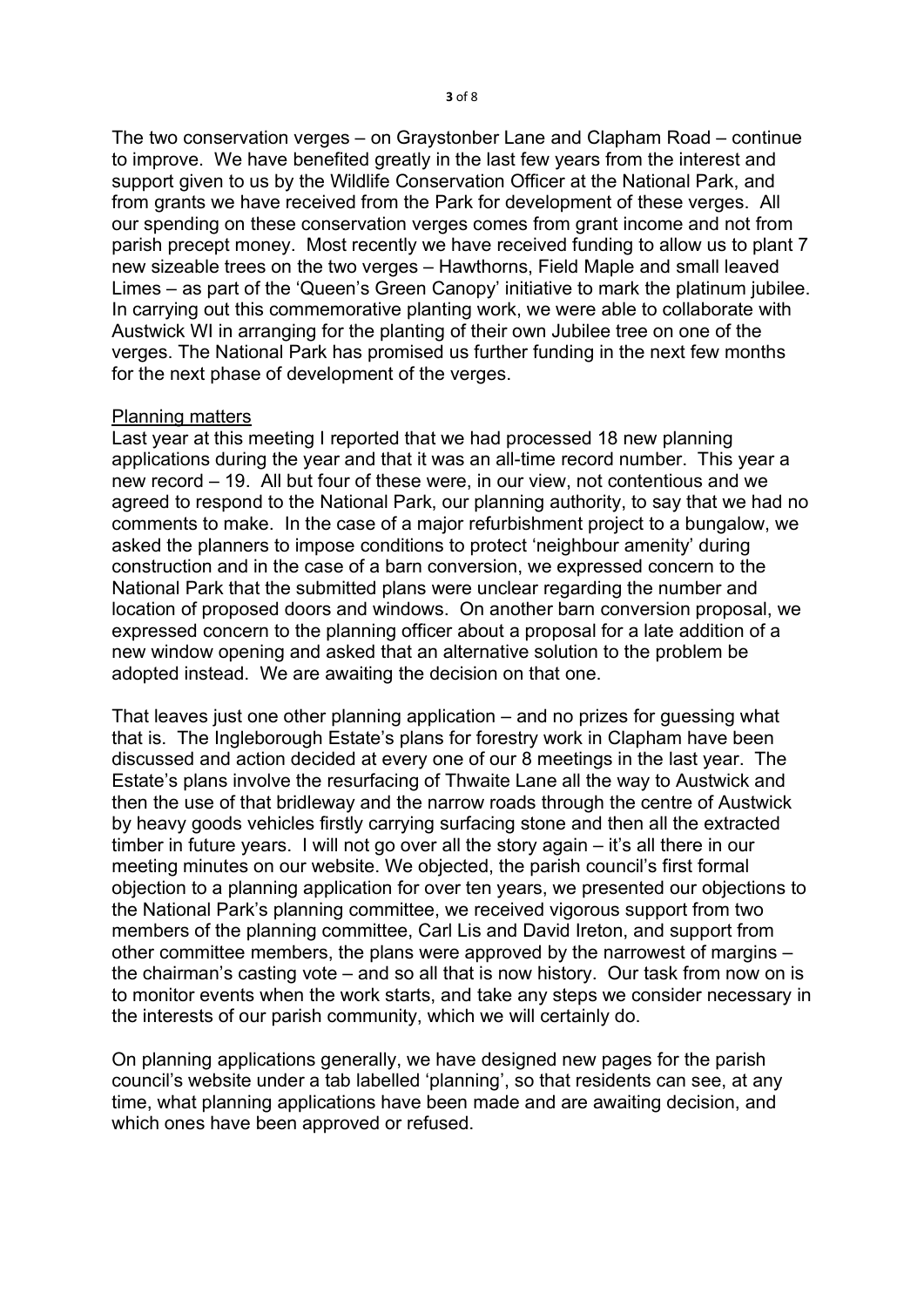Other work of the parish council comes under the general heading of acting as the agent of our electorate when action needs to be taken on an issue, and keeping ourselves up to date and well-informed on matters that affect us in and around the parish. We deal with parishioners' enquiries, we respond to consultations asking for our opinions – we respond to these on a highly selective basis, or we would have no time left for anything else – we represent the parish as trustees on several local charities, and we contribute to the National Park's parish forum meetings, one of which two of our councillors will be attending in just a few days' time.

## 4. Reports from County and District Councillors, National Park Ranger and the Police

## 4.1 Reports from North Yorkshire County Council and Craven District Council

Report from North Yorkshire County Councillor David Ireton.

The proposal to move from 8 councils to one single unitary council was accepted by the Government without modification and will be more efficient with less duplication and less expensive.

The County Council is committed, along with the District Council partners, to make the transition as smooth as possible so that on the day of change in April 2023 all services will be safe and legal and residents should notice no change in delivery. The elections on  $5<sup>th</sup>$  May this year was to the new authority, with 90 Members in 89 wards serving as County Councillors for one final year, then become Unitary Councillors for another four years; District Councillors will continue for one more year until April 2023.

Parish Council elections are being aligned with this timetable so Parish Councillors will be elected for five years, thereafter elections will be held every four years. There will be no charge for this year's elections, and it is an aspiration of myself and many in the new council that parish councils should not be charged for regular elections as this is often a large percentage cost to the precept.

Working together we have come through another year of the pandemic. We could not have done it without our partners but also our amazing volunteers, both organised ones and individuals.

Almost half of the County Council annual spending goes into Adult Social Care and looking after vulnerable children.

We continue to support our schools to give every child an excellent start in life. We only agree to the process of closing small village schools at the request of the governing body, and where all other options have failed.

Report from District Councillor Carl Lis.

As all of you will be aware Craven District Council will cease to exist at the end of March 2023, so this will be the last District Council Local Members report to the Parish Council.

Quite a slice of District Officers' time is now being spent attempting to ensure that the changeover to the new Unitary Authority is as unproblematic as possible. Most of the services that the District Councillor provide, including waste collection, have continued to perform very well despite the associated problems that the Covid pandemic has generated. Indeed the District Council continued to perform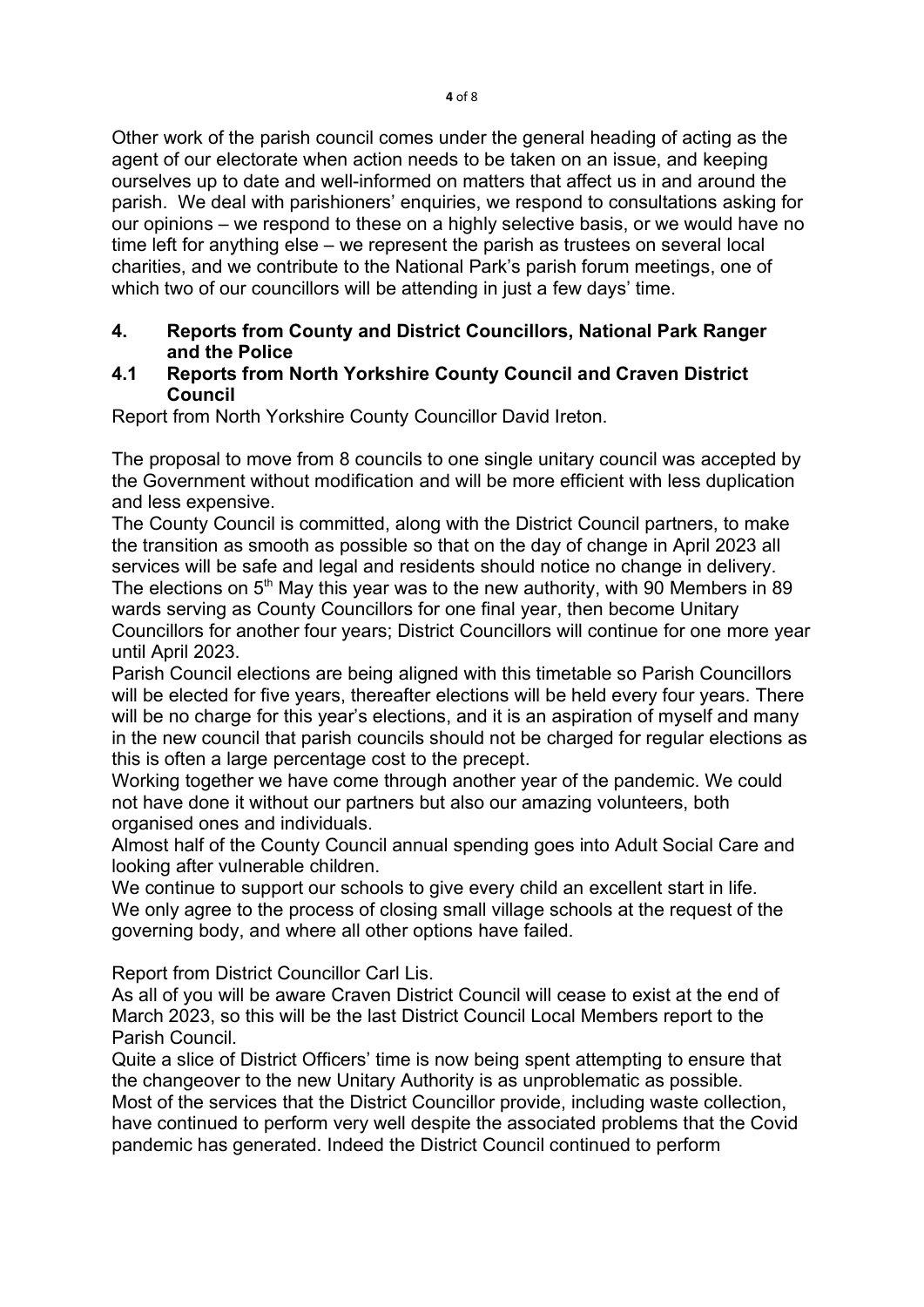exceptionally well in providing the grants associated with the pandemic and provided timely support when it was most needed.

Unfortunately the Planning system is still underperforming although there has been some improvement recently mainly due to the fact that our staffing levels have returned to somewhere near normal.

As the Lead Member for a Greener Craven, I recently gave our annual update on progress towards achieving a Carbon Neutral Craven where I was able to inform our Members of the good progress being made on addressing our emissions as a District Council. Despite the challenges of the pandemic, and Local Government Reorganisations, our District Council is more than halfway through our 'Zero Carbon Craven' project to retrofit our estate. This will result achieving our target of reducing energy use in buildings by 30% by the end of 2023.

We have started to make some progress on using less fuel, buying more efficient vehicles that will allow us to design more efficient refuse collection rounds. And we have worked well with partners on some other areas in the plan. For example, working together with the National Park Authority, the development of a good public electric vehicle charging network across the district is well underway and all towns and larger villages should have a public Electric Vehicle charging point by mid-2022. However, unfortunately, the evidence suggests that we are currently not making the progress that we would need to make to achieve our 2030 target across the district. We continue to see the development of new housing in the district that does not include the highest levels of insulation, nor renewable energy. That is particularly frustrating for me as a member of our Planning Committee where our continual protestations I'm afraid fall on barren legislative ground.

The charges that we need to see to meet our ambitious targets require changes in direction for national funding policy and legislation, particularly for Housing and Transport.

We must continue to raise the need for these changes. If we do not, our ability to reach our ambitious, but essential, targets for carbon neutrality will become beyond our reach.

It is promising that this will be an area of priority for the new North Yorkshire Council. I hope that the new administration will continue to make funding for greener housing, community climate action and better public transport a fundamental part of any devolution deal.

Some residents raised concerns regarding the many second homes and holiday lets within the National Park and asked what measures the Authority take. Cllr Lis replied that a clause in the new Local Plan is proposed for new developments to be sold to principal residents only.

# 4.2 Reports from the Yorkshire Dales National Park Authority

The Area Ranger had sent a written report, read out by the Chairman. **General** 

### Farming in Protected Landscapes

A new grant funding stream has come online in the past year from Defra, as part of their Agricultural Transition Plan, which is directly administered by the Yorkshire Dales National Park Authority and can be accessed by residents of Austwick Parish (within the National Park).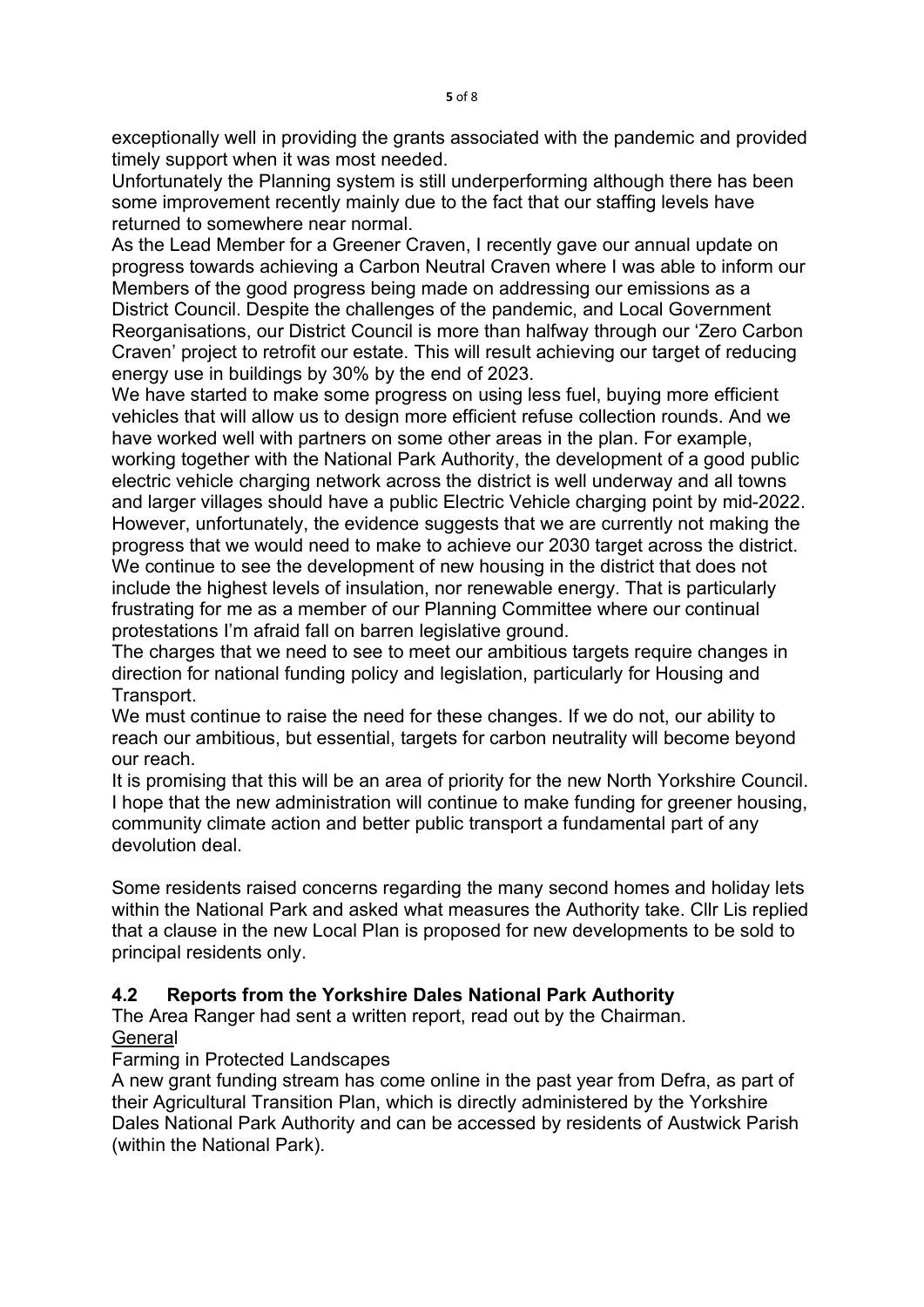Farming in Protected Landscapes (FiPL) is a dedicated grant programme for farmers and land managers in National Parks and Areas of Outstanding Natural Beauty. The programme will fund projects that:

- support nature recovery
- mitigate the impacts of climate change
- provide opportunities for people to discover, enjoy and understand the landscape and its cultural heritage
- protect or improve the quality and character of the landscape or place

## **Seasonal Rangers**

The Park services department (which the Ranger service sits in) recognised the increased pressure on the honeypots destination in the Craven area of the National Park. The department decided additional support was needed for visitor management within this area of the National Park and gave the go ahead for two seasonal Rangers last year. This was a successful programme, which has meant there will be two seasonal Rangers in post once again this year.

The seasonal Rangers were instructed to welcome visitors to the National Park and provide advice on the ground, as well as litter pick in the area. The seasonal Rangers visited YDNPA car parks and busy location such as:-

Burnsall, Austwick, Malham, Horton, Grassington, Clapham, and Kettlewell.

## **Projects**

A section of Hale Lane's Bridleway in Feizor (Pennine Bridleway) was upgraded to a concrete by the National Trails team, due to constant maintenance of aggregate pathway from flood events. The project was completed with the much appreciated help of Booths of Feizor.

The Stepping Stones on the public footpath between Holm Lane and Owlet Hall were due to be replaced last year. Due to a number of factors, primarily the contractor's availability, the stepping stones weren't replaced. Hopefully the stepping stones should be replaced in spring/summer of 2022.

## Public Right of Way Maintenance

5 ladder stiles converted to stone step stiles on public rights of way in the Parish of Austwick over the past year. If a ladder stile is due to be repaired/replaced, the Ranger service endeavours to convert ladders stiles to stone step stiles, provided the landowner is in agreement.

The overall condition of crossings on the PROW network, within the Ribblesdale area of the National Park, is at 93% in good condition.

## 4.3 Written report from North Yorkshire Police.

The Chairman, Cllr Peter Goold, reported that the North Yorkshire Police PCSO continues to provide a written incidents report to the Parish Council at its meeting, usually all minor.

## 5. Presentation 'Wild Ingleborough'

Ellie Parker, Yorkshire Wildlife Trust Community Engagement Officer presented a power point presentation on the Wild Ingleborough project, a landscape-scale nature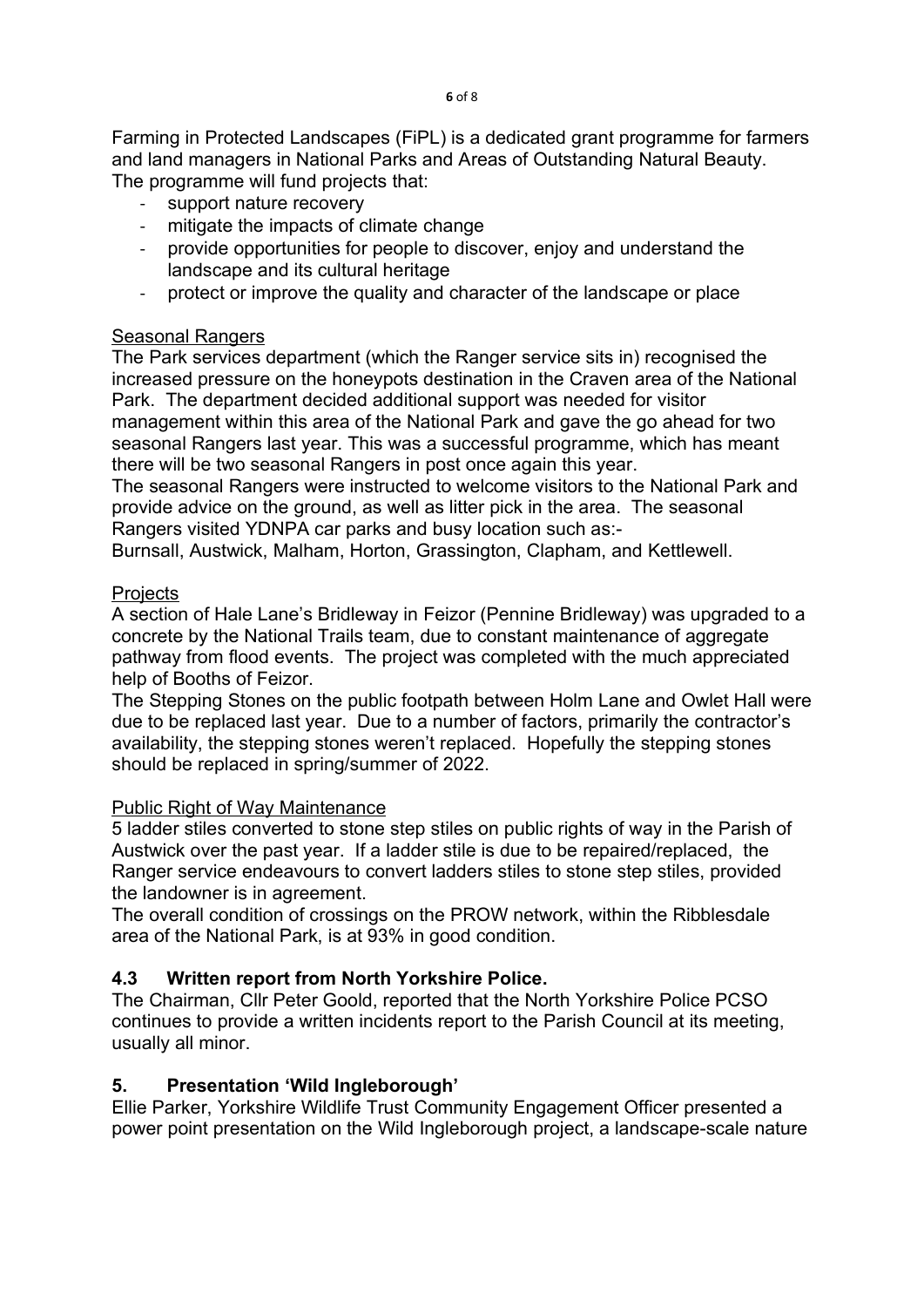recovery project, working on the National Nature Reserve and Yorkshire Wildlife Trust nature reserves. The project aims to protect fragile upland habitats, increase biodiversity and provide a refuge for many of the key endangered species which are present on our area. The four key points to achieve these aims are:

- This is a landscape-scale conservation project;
- encouraging nature's recovery through land management and conservation grazing;
- planting trees and other native species where appropriate;
- allowing natural processes to lead the way.

A couple of members of the public asked if this project would lead to an increase in predators. The Officer replied that there is no evidence that an increase in biodiversity would lead to an increase in predators and that nature would be more in balance.

A question was raised about the longevity of this project and the reply was that the land has been obtained in perpetuity and the projects are ongoing.

# 6. Updates from Local Community Organisations and matters of general interest.

Graham Cleverly reported on two local community organisations, which have been inactive for the last two years.

As Chairman of the Field & Local History Society, Graham Cleverly reported that the spring programme of evening talks on the third Wednesday of each month has started, with the next one on  $18<sup>th</sup>$  May about "an Icelandic lady's travels to Rome in the  $10<sup>th</sup>$  century". In June there will be a speaker about Pollinators and in the autumn there is a varied programme including talks on preserving old buildings; curlews; and "Northerners".

The Village Show, to which every resident in Austwick, Lawkland, Wharfe, and Feizor is invited, will be held on Saturday  $6<sup>th</sup>$  August. A printed programme and entry forms will be available from Cross Leigh Stores from early July and all the classes have already been published in the latest Parish Newsletter. This year there is a special prize for the best "first-time adult entrant".

The President of the Women's Institute, Angela Rogers, thanked the Parish Council for facilitating planting a small leave lime tree as part of the Queen's Green Canopy initiative to mark the Platinum Jubilee. The WI is looking for new members to join and an open evening is held once per year.

Sheila Gooch raised concerns regarding the increased number of visitors to Austwick and parking issues as a result of this. The Chairman replied that installing double yellow lines are not an option as there is a lengthy legal procedure to follow and no funding for officers to enforce these, nor are white lines as these are not enforceable. Tourists contribute to our local economy. We may see fewer tourists as transport costs and costs of living generally are increasing.

The Chairman of the Parish Hall Council, Lindsey Smith, reported that the Parish Hall is back to pre pandemic regulations and local organisations and groups are using the Hall more frequently. The Parish Hall Council have had some maintenance